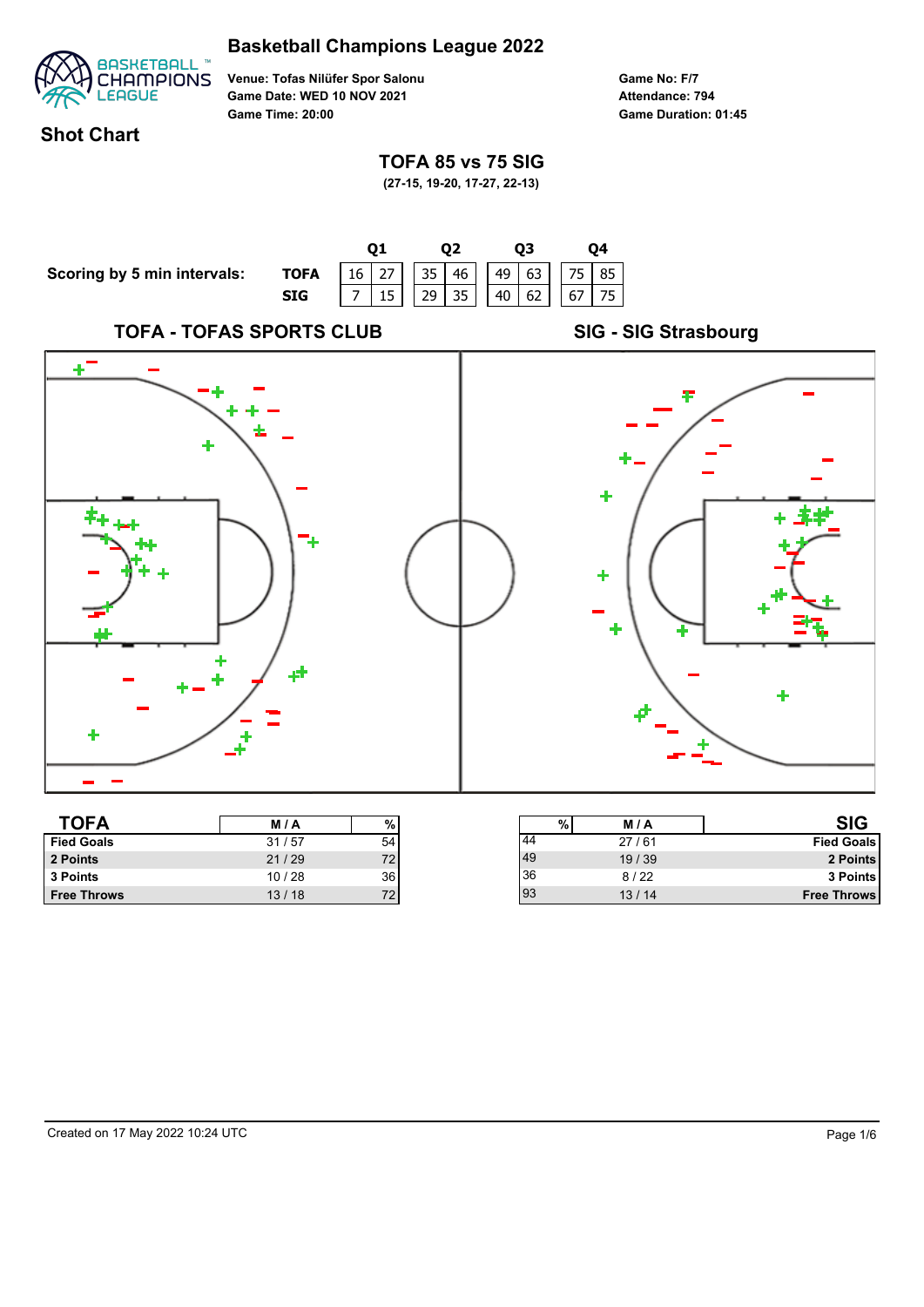



**Game No: F/7 Game Duration: 01:45 Attendance: 794**

## **Shot Chart**

## **TOFA 85 vs 75 SIG**

**(27-15, 19-20, 17-27, 22-13)**

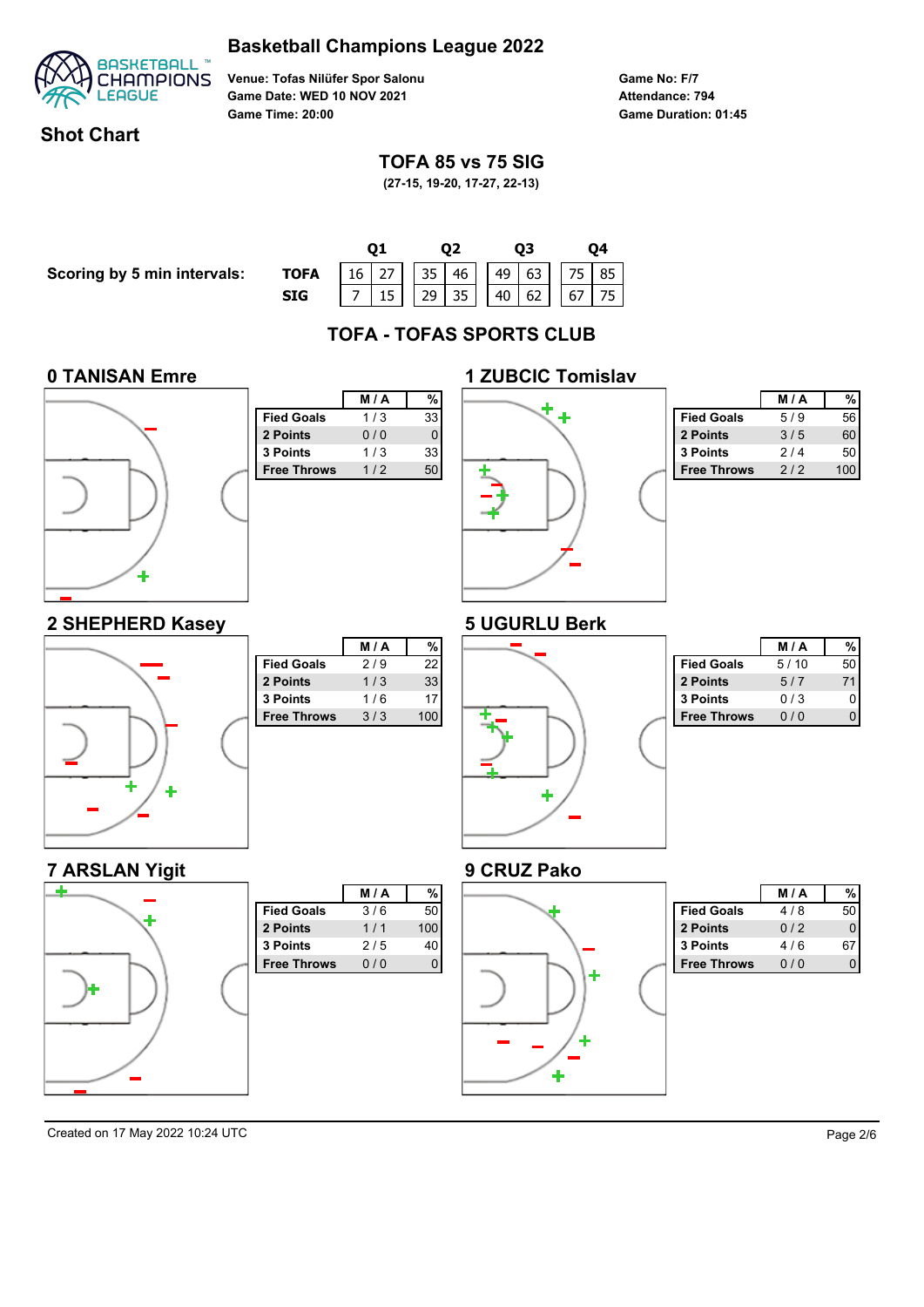



**Game No: F/7 Game Duration: 01:45 Attendance: 794**

## **Shot Chart**

## **TOFA 85 vs 75 SIG**

**(27-15, 19-20, 17-27, 22-13)**

**Scoring by 5 min intervals:** 

|             |  |  |                                          |  | 03 |  |  |  |  |
|-------------|--|--|------------------------------------------|--|----|--|--|--|--|
| <b>TOFA</b> |  |  | $16$ 27 35 46 49 63 75 85                |  |    |  |  |  |  |
| <b>SIG</b>  |  |  | $7   15   29   35   40   62   67   75  $ |  |    |  |  |  |  |

# **TOFA - TOFAS SPORTS CLUB**

### **11 SIMMONS Jeremy**



|                    | M/A | %   |
|--------------------|-----|-----|
| <b>Fied Goals</b>  | 7/7 | 100 |
| 2 Points           | 7/7 | 100 |
| 3 Points           | 0/0 | 0   |
| <b>Free Throws</b> | 1/4 | 25  |
|                    |     |     |
|                    |     |     |
|                    |     |     |
|                    |     |     |
|                    |     |     |
|                    |     |     |
|                    |     |     |



|                    | M / A |     |
|--------------------|-------|-----|
| <b>Fied Goals</b>  | 1/2   | 50  |
| 2 Points           | 1/1   | 100 |
| 3 Points           | 0/1   |     |
| <b>Free Throws</b> | 5/6   |     |

### **77 YASAR Muhsin**

|                    | M/A | %   |
|--------------------|-----|-----|
| <b>Fied Goals</b>  | 3/3 | 100 |
| 2 Points           | 3/3 | 100 |
| 3 Points           | 0/0 | 0   |
| <b>Free Throws</b> | 1/1 | 100 |
|                    |     |     |
|                    |     |     |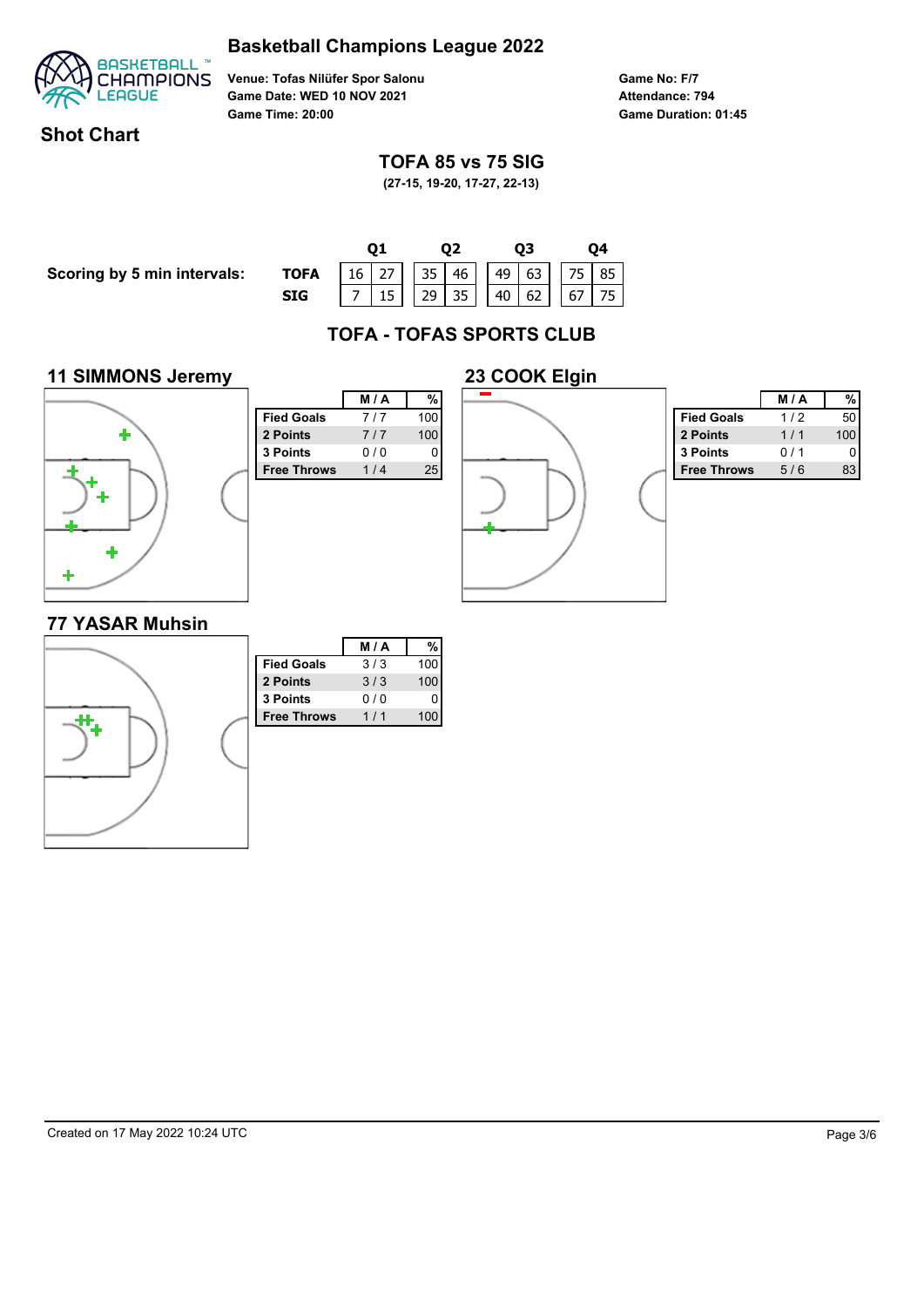



**Game No: F/7 Game Duration: 01:45 Attendance: 794**

## **Shot Chart**

## **TOFA 85 vs 75 SIG**

**(27-15, 19-20, 17-27, 22-13)**

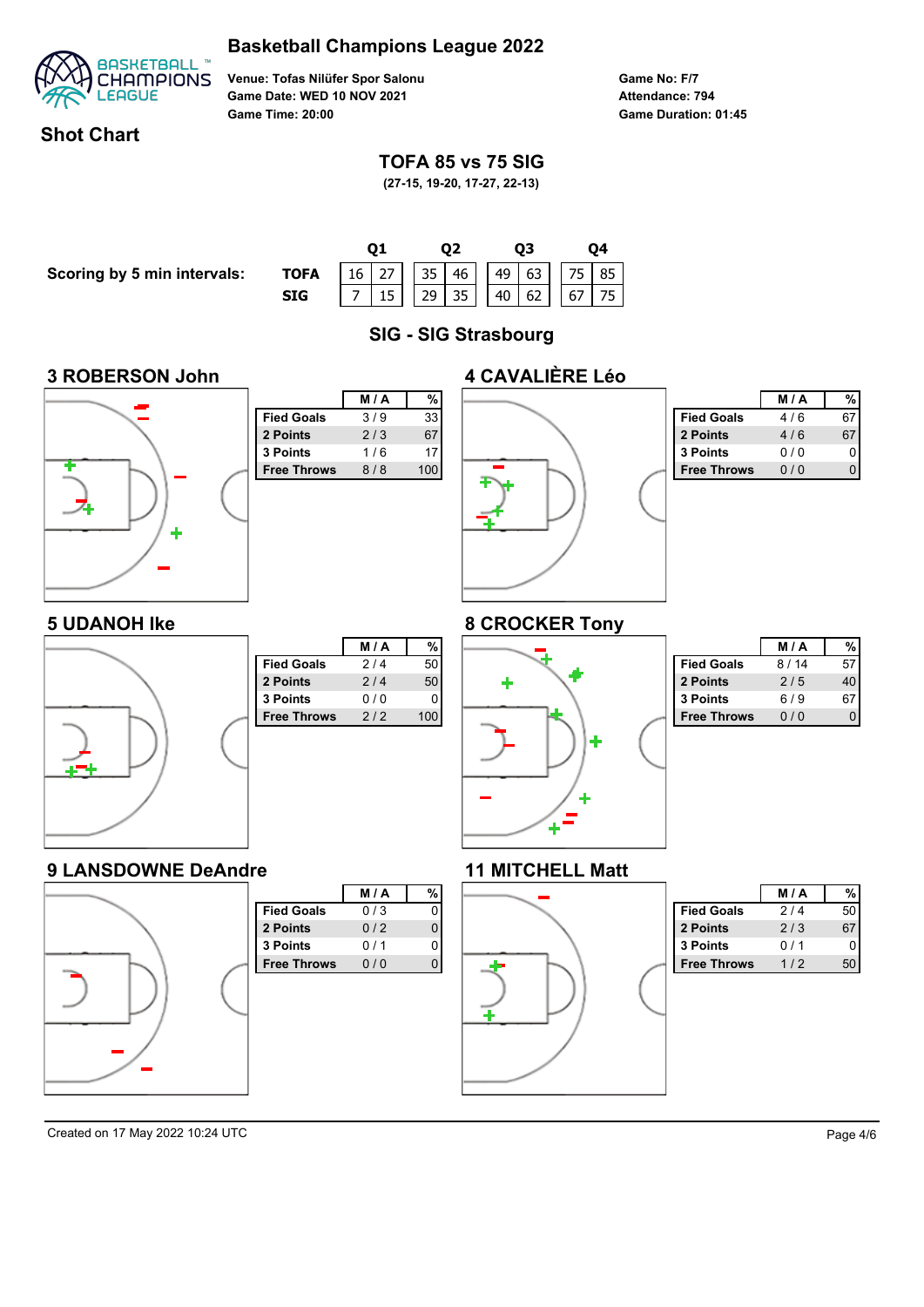



**Game No: F/7 Game Duration: 01:45 Attendance: 794**

## **Shot Chart**

## **TOFA 85 vs 75 SIG**

**(27-15, 19-20, 17-27, 22-13)**

**Scoring by 5 min intervals:** 

|             |  |  | 02 |  |  | 03 |  |  |                         |  |  |
|-------------|--|--|----|--|--|----|--|--|-------------------------|--|--|
| <b>TOFA</b> |  |  |    |  |  |    |  |  | 16 27 35 46 49 63 75 85 |  |  |
| SIG         |  |  |    |  |  |    |  |  |                         |  |  |

**SIG - SIG Strasbourg**

## **12 MORIN Yannis**



|                    | M/A  | %   |
|--------------------|------|-----|
| <b>Fied Goals</b>  | 5/10 | 50  |
| 2 Points           | 5/10 | 50  |
| 3 Points           | 0/0  | 0   |
| <b>Free Throws</b> | 2/2  | 100 |
|                    |      |     |
|                    |      |     |
|                    |      |     |
|                    |      |     |
|                    |      |     |
|                    |      |     |



|                    | <b>M/A</b> |    |
|--------------------|------------|----|
| <b>Fied Goals</b>  | 2/8        | 25 |
| 2 Points           | 2/5        |    |
| <b>3 Points</b>    | 0/3        |    |
| <b>Free Throws</b> | 0/0        |    |

# **70 CURIER Gaylor**



|                    | M/A | %        |
|--------------------|-----|----------|
| <b>Fied Goals</b>  | 0/1 |          |
| 2 Points           | 0/1 | $\Omega$ |
| 3 Points           | 0/0 | 0        |
| <b>Free Throws</b> | 0/0 |          |
|                    |     |          |
|                    |     |          |
|                    |     |          |
|                    |     |          |
|                    |     |          |

|                    | M / A    |  |
|--------------------|----------|--|
| <b>Fied Goals</b>  | 1/2      |  |
| 2 Points           | 0/0      |  |
| 3 Points           | 1/2      |  |
| <b>Free Throws</b> | $\Omega$ |  |